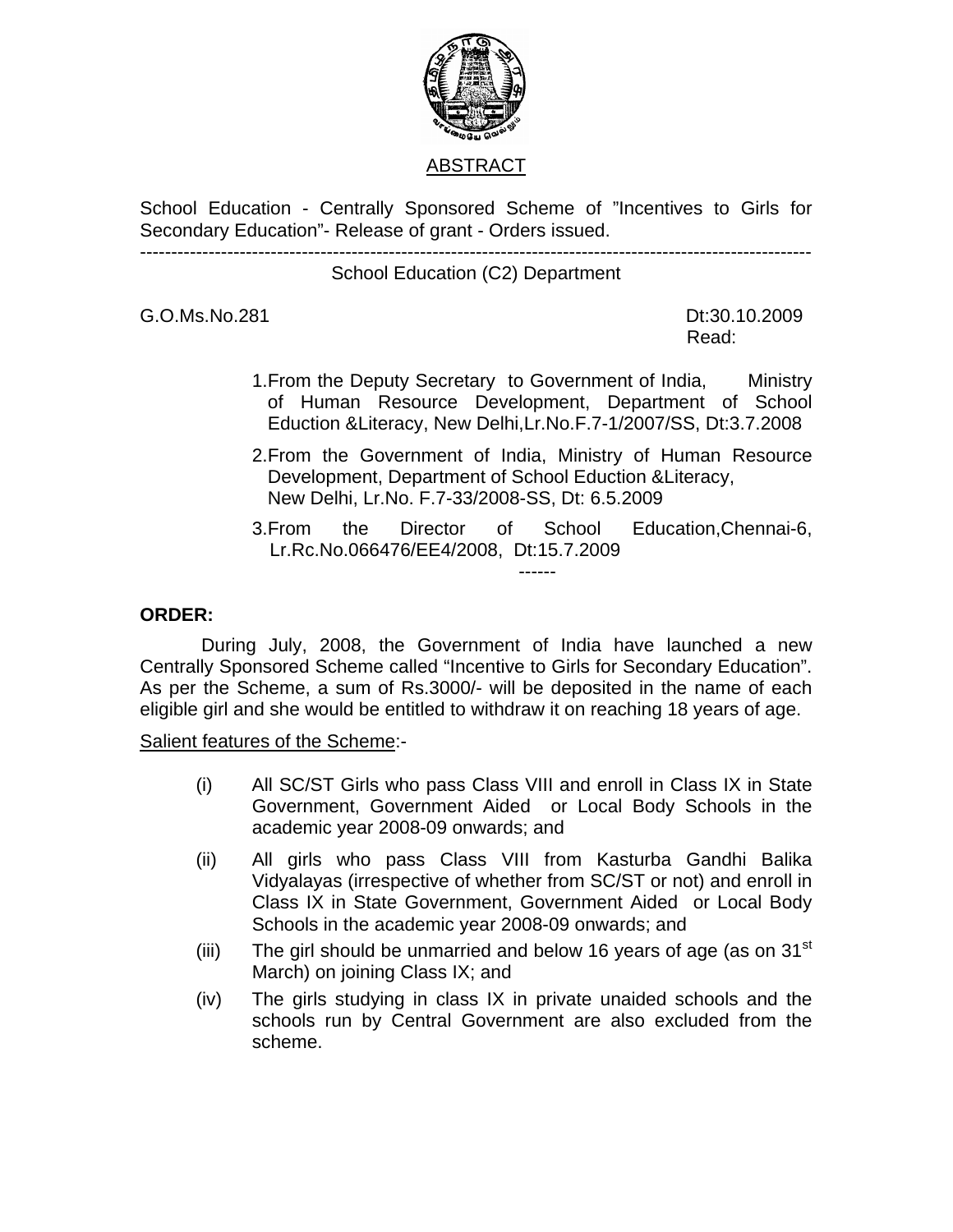## Release of Funds:-

- (i) the Government of India will release the funds in two installments every year.
- (ii) the first installment will be released immediately after verifying the proposal and after obtaining the recommendation of the Grant-in-Aid Committee of the Ministry of Human Resource Development.
- (iii) the second installment will be released after the receipt of the Utilization of Certificate on 1<sup>st</sup> installment and progress report from the State Government.
- (iv) the Grants to State Governments will be remitted through Inter-Government Adjustment Advice or through Banking Channel. This would include direct transfer of grants to the accounts of the beneficiaries through the banking channel.
- (v) The Headmasters of the schools where the beneficiary students are studying should open Zero Balance Accounts of all the beneficiaries with the nearby State Bank of India or public sector banks.

2. In the letter  $2^{nd}$  read above, the Government of India have sanctioned a sum of Rs.36,38,76,000/-(Rupees Thirty six crores thirty eight lakhs and seventy six thousand only) to cover 1,21,292 beneficiaries under the Centrally Sponsored Scheme "Incentive to Girls for Secondary Education". The Government of India have requested this Government to deposit the above sanctioned amount with the State Bank of India, Main Branch, Sansad Marg, New Delhi along with the details of the beneficiaries like the name, father's name, the name of the bank and its address, account number etc. so that the State Bank of India may issue a Fixed Deposit Certificate to the beneficiaries of the State under the Scheme.

3. The Accountant General has also reported that the amount (Rs.36,38,76,000/-)(Rupees Thirty six crores thirty eight lakhs and seventy six thousand only)has been credited in the accounts of the Tamil Nadu Government. The Director of School Education in his letter  $3<sup>rd</sup>$  read above has requested the Government to issue necessary orders to enable him to deposit the amount with the State Bank of India, New Delhi.

 4. The Government have carefully examined the proposal of the Director of School Education. Accordingly sanction is accorded to

i. to release a sum of Rs.36,38,76,000/-(Rupees Thirty six crores thirty eight lakhs and seventy six thousand only) sanctioned by the Government of India under the 'Incentive to Girls for Secondary Education' scheme ; and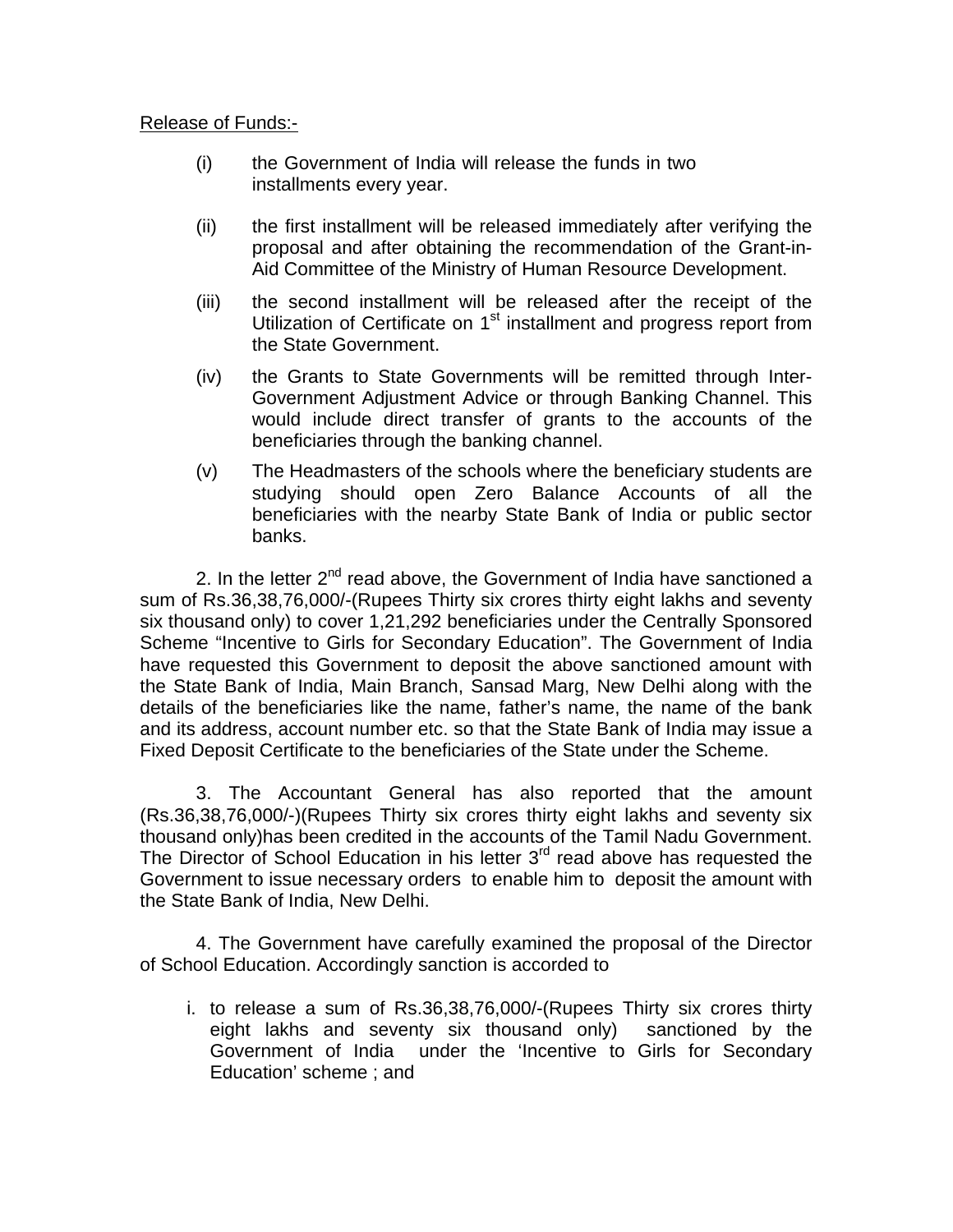- ii. to request the Director of School Education to draw the amount and deposit the same in the State Bank of India, Main Branch, Sansad Marg, New Delhi as advised by the Government of India.
- iii. to publish the list of beneficiaries with school details on this Department's website (or Government website) and also provide lists to the local Panchayat Union and Panchayat to popularize the Scheme and for transparency.

5. The expenditure sanctioned in the para 4 above shall be debited to the following New head of account opened under Demand No.43-03:-

"2202 General Education- 02 Secondary Education-800 other expenditure – III Centrally Sponsored – Schemes in the Eleventh Five Year Plan – SI Incentive to girls for Secondary Education – 09 Grants in aid – 09 others" (DPC 2202-02-800-SI 0993)

6. The Director of School Education is the Estimating, Reconciling and Controlling Authority for the New head of account opened at para 5 above.

7. The Pay and Accounts Officer/Treasury Officer concerned is requested to open the above New head of account in their accounts.

 8.The expenditure sanctioned above shall constitute an item of "New Service". The approval of legislature will be obtained in due course. Pending approval of the legislature, the expenditure will be initially met by drawal of advance from the Contingency Fund. Orders regarding this will be issued from Finance (BG-I) department separately. The Director of School Education shall apply for the sanction of the required fund in the prescribed format in duplicate to Finance (BG-I) department along with the copy of this order and shall send necessary draft explanatory notes for specific inclusion of this expenditure in Supplementary Estimate for 2009-2010.

9. This order issues with the concurrence of Finance Department vide its U.O No.60470/Edn.II/09, Dated 26.10.2009 and ASL No.952 (Nine hundred and fifty two)

//By Order of the Governor//

 M.KUTRALINGAM PRINCIPAL SECRETARY TO GOVERNMENT